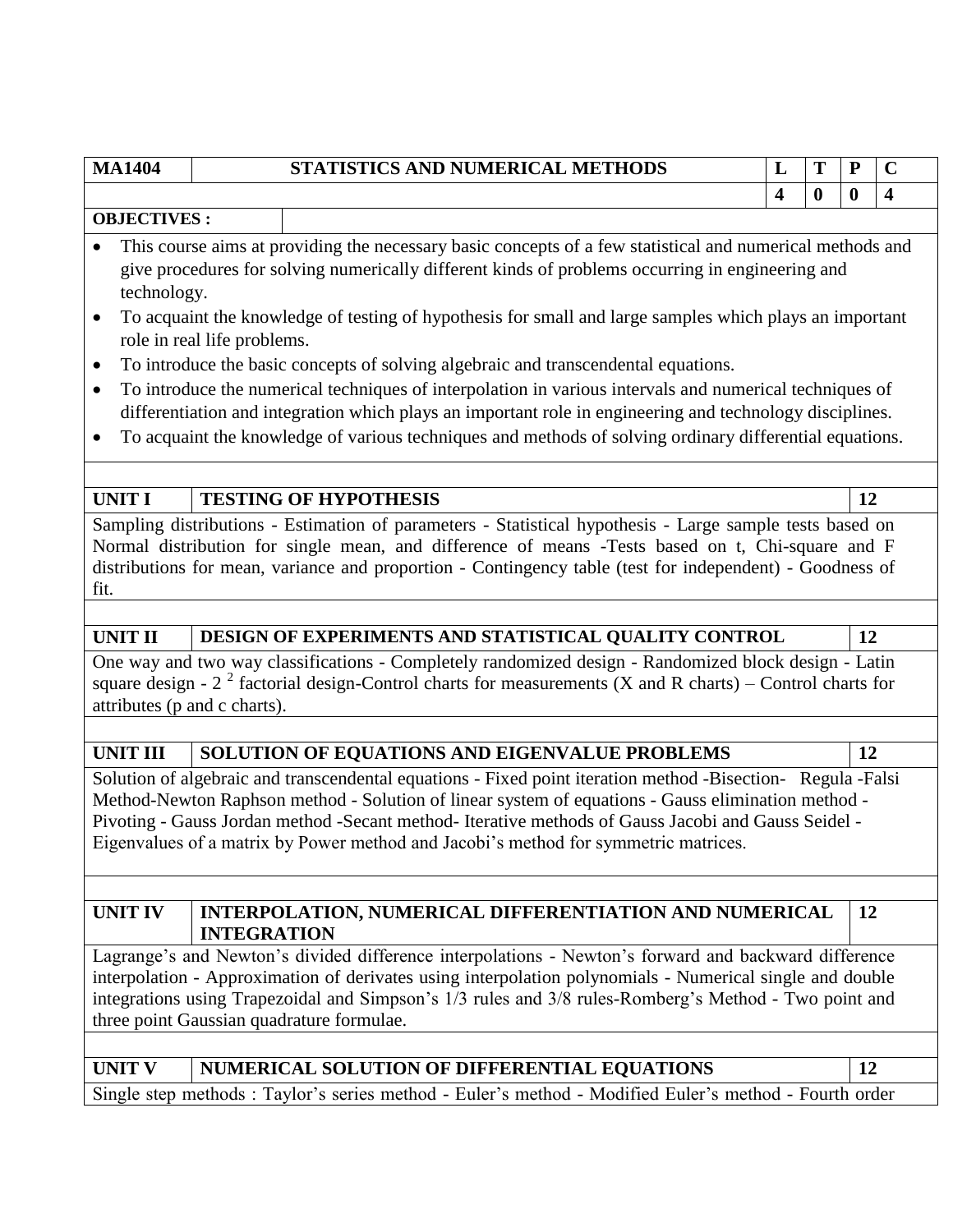Runge-Kutta method for solving first order equations - Multi step methods : Milne"s and Adams - Bash forth predictor corrector methods for solving first order equations-Finite difference methods for solving second order equations - Finite difference solution of one dimensional heat equation by explicit and implicit methods.

**TOTAL : 60 PERIODS**

### **OUTCOMES :**

Upon successful completion of the course, students will be able to:

- Apply the concept of testing of hypothesis for small and large samples in real life problems.
- Apply the basic concepts of classifications of design of experiments in the field of in the field of statistical quality control.
- Appreciate the numerical techniques of interpolation in various intervals and apply the numerical techniques of differentiation and integration for engineering problems.
- Understand the knowledge of various techniques and methods for solving first and second order ordinary differential equations.
- Solve the partial and ordinary differential equations with initial and boundary conditions by using certain techniques with engineering applications

### **TEXT BOOKS :**

- 1. Grewal. B.S. and Grewal. J.S., "Numerical Methods in Engineering and Science", 10 th Edition, Khanna Publishers, New Delhi, 2015.
- 2. Johnson, R.A., Miller, I and Freund J., "Miller and Freund"s Probability and Statistics for Engineers", Pearson Education, Asia, 8 th Edition, 2015.

### **REFERENCES :**

- 1. Burden, R.L and Faires, J.D, "Numerical Analysis", 9 th Edition, Cengage Learning, 2016.
- 2. Devore. J.L., "Probability and Statistics for Engineering and the Sciences", Cengage Learning, New Delhi, 8 th Edition, 2014.
- 3. Gerald. C.F. and Wheatley. P.O. "Applied Numerical Analysis" Pearson Education, Asia, New Delhi, 2006.
- 4. Spiegel. M.R., Schiller. J. and Srinivasan. R.A., "Schaum"s Outlines on Probability and Statistics ", Tata McGraw Hill Edition, 2004.
- 5. Walpole. R.E., Myers. R.H., Myers. S.L. and Ye. K., "Probability and Statistics for Engineers and Scientists", 8 th Edition, Pearson Education, Asia, 2007.

| 1401<br><b>ME</b> | <b>UFACTURING PROCESSES</b><br>MА<br>'NL. | - |                  | D        |  |
|-------------------|-------------------------------------------|---|------------------|----------|--|
|                   |                                           | ູ | $\boldsymbol{0}$ | $\bf{0}$ |  |
| AD IRATURA        |                                           |   |                  |          |  |

### **OBJECTIVES:**

- To attain exposure on computerized numerical machine tools and micromachining processes
- To learn about the various non-traditional machining processes, their working principles and material removal mechanisms
- To understand about the high speed machining techniques
- To earn knowledge on various types of rapid prototyping techniques
- To learn about the role of computer aided engineering, Industry 4.0 and IOT in manufacturing,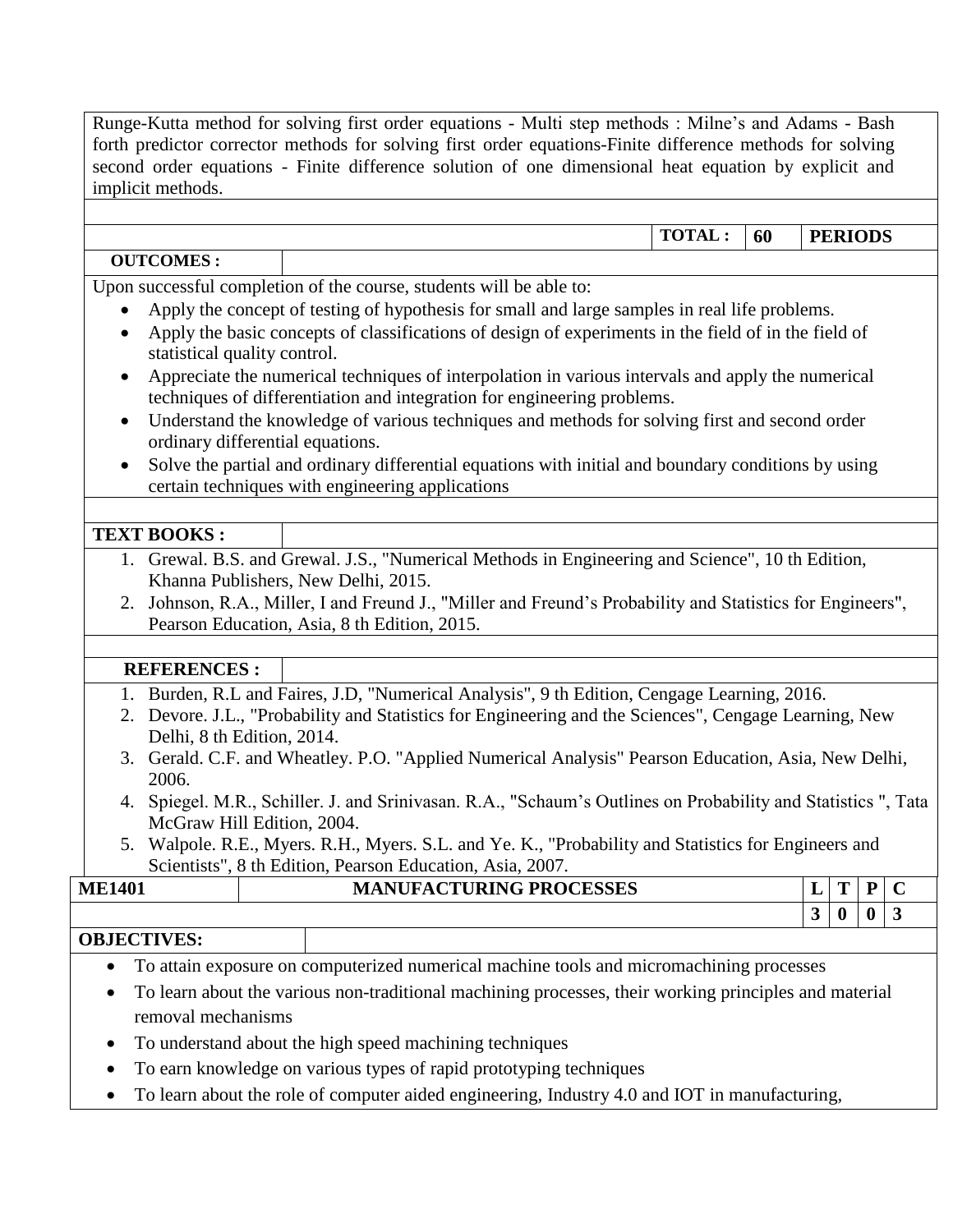## **UNIT I CNC MACHINING 9**

Numerical Control (NC) machine tools – CNC types, constructional details, special features, part programming fundamentals CNC – manual part programming – micromachining – wafer machining.

# UNIT II **NON TRADITIONAL MACHINING PROCESSES** 9

Introduction to unconventional machining processes – Working Principle – Material removal mechanism - Parametric analysis and applications of processes such as ultrasonic machining, Abrasive jet machining, Electrochemical machining, Electro discharge machining, Electron beam machining, Laser beam machining processes - process parameters, tool wear, tool life and Machinability.

### **UNIT III HIGH-SPEED MACHINING 9**

High-Speed machining centers, high-speed spindles, spindle sped, feed rate, cutting velocity, surface finish, selection of process parameters, ultra-high-speed machining centers, hard machining.

## **UNIT IV RAPID PROTOTYPING 9**

Introduction to rapid Prototyping (RP), Need of RP -Rapid Manufacturing Process Optimization: factors influencing accuracy. Classification of different RP techniques based on raw materials, layering technique (2D or 3D) and energy sources-Laminated object manufacturing, Solid ground curing, Repetitive masking and deposition, Selective laser melting and Selective laser sintering

## **UNIT V CAE & SMART MANUFACTURING 9**

Need for CAE in manufacturing, simulation of molten metal flow, inspections of casting, analysis of forging & welding processes using CAE Techniques, Introduction to Industry 4.0 and IOT in Manufacturing Industry.

**TOTAL: 45 PERIODS**

## **OUTCOMES:**

Upon the completion of this course the students will be able to

- Describe about the various types of CNC machines and part programming techniques
- Explain the working principle and material removal mechanism of various types of non traditional machining processes
- Summarize the process of high speed machining
- Distinguish between various types of rapid prototyping techniques
- Explain the application of computer aided engineering, Industry 4.0 and IOT in manufacturing

## **TEXTBOOKS:**

- 1. Vijay.K. Jain "Advanced Machining Processes" Allied Publishers Pvt. Ltd., New Delhi, 2007.
- 2. Paul DeGarmo E, Black J T and Ronald A Kohjer, "Materials and Processes in Manufacturing, John Wiley India, 2011.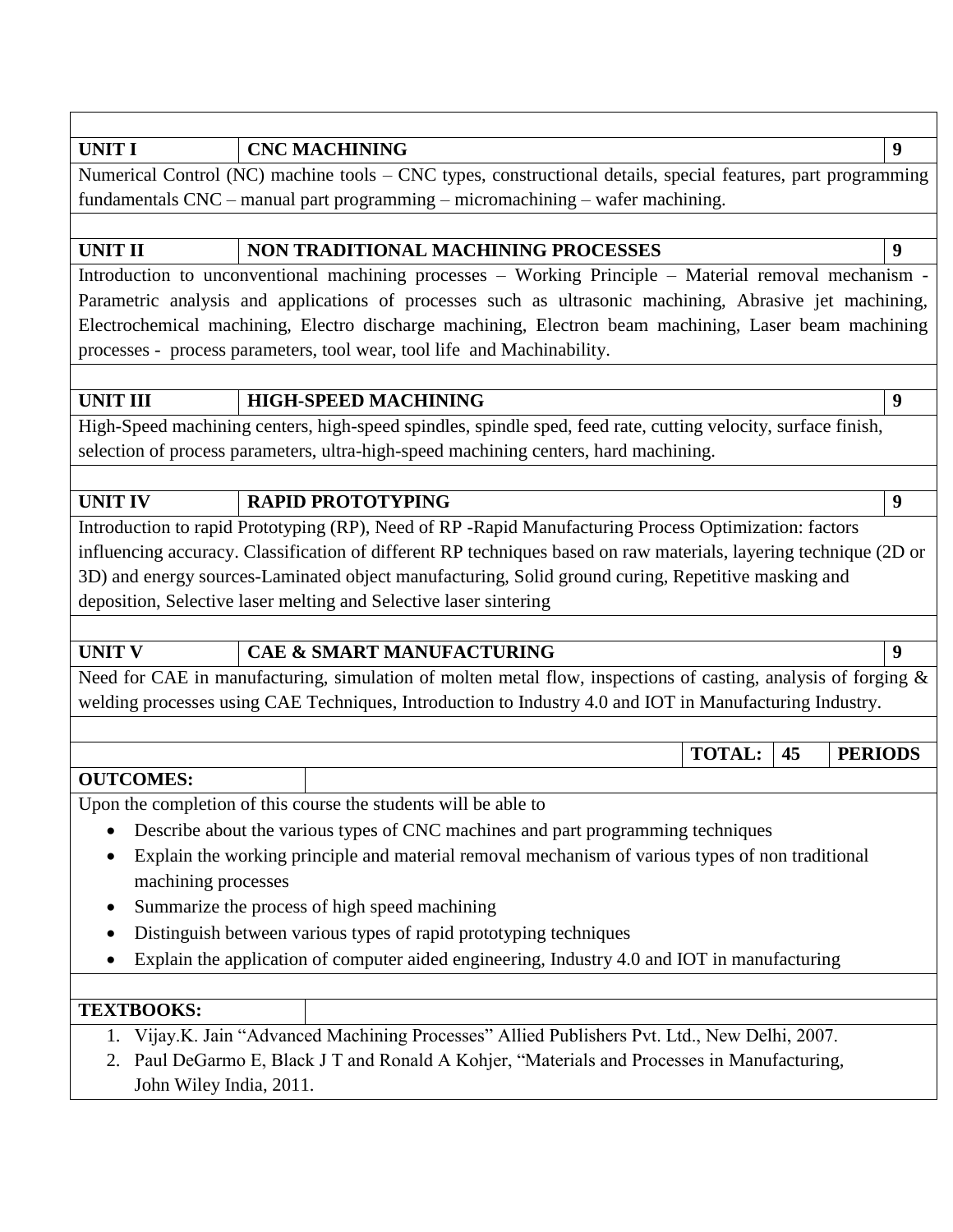|                                                                                                  | <b>REFERENCES:</b>                                                                                             |   |              |              |                         |  |  |  |
|--------------------------------------------------------------------------------------------------|----------------------------------------------------------------------------------------------------------------|---|--------------|--------------|-------------------------|--|--|--|
| Mikell P Grover "Principles of Modern Manufacturing (SI Version)" John Wiley & Sons, 2014.<br>1. |                                                                                                                |   |              |              |                         |  |  |  |
| 2.                                                                                               | Kaushish J P, "Manufacturing Processes", Prentice Hall India, 2013.                                            |   |              |              |                         |  |  |  |
| 3.                                                                                               | Kapil Gupta, J.Paulo Davim, "High Speed Machining", Academic Press, 2020.                                      |   |              |              |                         |  |  |  |
| 4.                                                                                               | Richerd R Kibbe, John E. Neely, Roland O. Merges and Warren J. White "Machine Tool Practices",                 |   |              |              |                         |  |  |  |
|                                                                                                  | Prentice Hall of India, 1998.                                                                                  |   |              |              |                         |  |  |  |
| 5.                                                                                               | Rapid Prototyping and Engineering Applications, Frank W. Liou, CRC Press                                       |   |              |              |                         |  |  |  |
| 6.                                                                                               | Geofrey Boothroyd, "Fundamentals of Metal Machining and Machine Tools", Mc Graw Hill, 1984                     |   |              |              |                         |  |  |  |
| 7.                                                                                               | Philip F Ostwald and Jairo Munoz, "Manufacturing Processes and Systems" John Wiley India, New<br>Delhi, 2013.  |   |              |              |                         |  |  |  |
|                                                                                                  | 8. Benny Raphael and Ian Alan Smith, Fundamentals of Computer Aided Engineering", Wiley-Blackwell,<br>2003.    |   |              |              |                         |  |  |  |
|                                                                                                  | 9. Apurba Kumar Roy, Divya Zindani, and J. Paulo Davim, Industry 4.0: Developments Towards the Fourth          |   |              |              |                         |  |  |  |
|                                                                                                  | Industrial Revolution, Springer, 2019.                                                                         |   |              |              |                         |  |  |  |
| <b>ME1402</b>                                                                                    | <b>STRENGTH OF MATERIALS</b>                                                                                   | L | T            | ${\bf P}$    | $\mathbf C$             |  |  |  |
|                                                                                                  |                                                                                                                | 3 | $\mathbf{0}$ | $\mathbf{0}$ | $\overline{\mathbf{3}}$ |  |  |  |
|                                                                                                  | <b>OBJECTIVES:</b>                                                                                             |   |              |              |                         |  |  |  |
| $\bullet$                                                                                        | To understand the concepts of stress, strain, principal stresses and principal planes.                         |   |              |              |                         |  |  |  |
| $\bullet$                                                                                        | To study the concept of shearing force and bending moment due to external loads in determinate beams           |   |              |              |                         |  |  |  |
|                                                                                                  | and their effect on stresses.                                                                                  |   |              |              |                         |  |  |  |
| $\bullet$                                                                                        | To determine stresses and deformation in circular shafts and helical spring due to torsion.                    |   |              |              |                         |  |  |  |
| $\bullet$                                                                                        | To compute slopes and deflections in determinate beams by various methods.                                     |   |              |              |                         |  |  |  |
|                                                                                                  | To study the stresses and deformations induced in thin and thick shells.                                       |   |              |              |                         |  |  |  |
|                                                                                                  |                                                                                                                |   |              |              |                         |  |  |  |
| <b>UNIT I</b>                                                                                    | STRESS, STRAIN AND DEFORMATION OF SOLIDS                                                                       |   |              |              | 9                       |  |  |  |
|                                                                                                  | Rigid bodies and deformable solids - Tension, Compression and Shear Stresses - Deformation of simple and       |   |              |              |                         |  |  |  |
|                                                                                                  | compound bars – Thermal stresses – Elastic constants – Volumetric strains –Stresses on inclined planes –       |   |              |              |                         |  |  |  |
|                                                                                                  | principal stresses and principal planes.                                                                       |   |              |              |                         |  |  |  |
|                                                                                                  |                                                                                                                |   |              |              |                         |  |  |  |
| <b>UNIT II</b>                                                                                   | <b>TRANSVERSE LOADING ON BEAMS AND STRESSES IN BEAM</b>                                                        |   |              |              | 9                       |  |  |  |
|                                                                                                  | Beams – types transverse loading on beams – Shear force and bending moment in beams – Cantilevers – Simply     |   |              |              |                         |  |  |  |
|                                                                                                  | supported beams and over - hanging beams. Theory of simple bending- bending stress distribution - Load         |   |              |              |                         |  |  |  |
|                                                                                                  | carrying capacity – Proportioning of sections – Flitched beams – Shear stress distribution.                    |   |              |              |                         |  |  |  |
|                                                                                                  |                                                                                                                |   |              |              |                         |  |  |  |
| <b>UNIT III</b>                                                                                  | <b>TORSION</b>                                                                                                 |   |              |              | 9                       |  |  |  |
|                                                                                                  | Torsion formulation stresses and deformation in circular and hollows shafts– Deflection in shafts fixed at the |   |              |              |                         |  |  |  |
|                                                                                                  | both ends – Stresses in helical springs – Deflection of helical springs.                                       |   |              |              |                         |  |  |  |
|                                                                                                  |                                                                                                                |   |              |              |                         |  |  |  |
|                                                                                                  |                                                                                                                |   |              |              |                         |  |  |  |
|                                                                                                  |                                                                                                                |   |              |              |                         |  |  |  |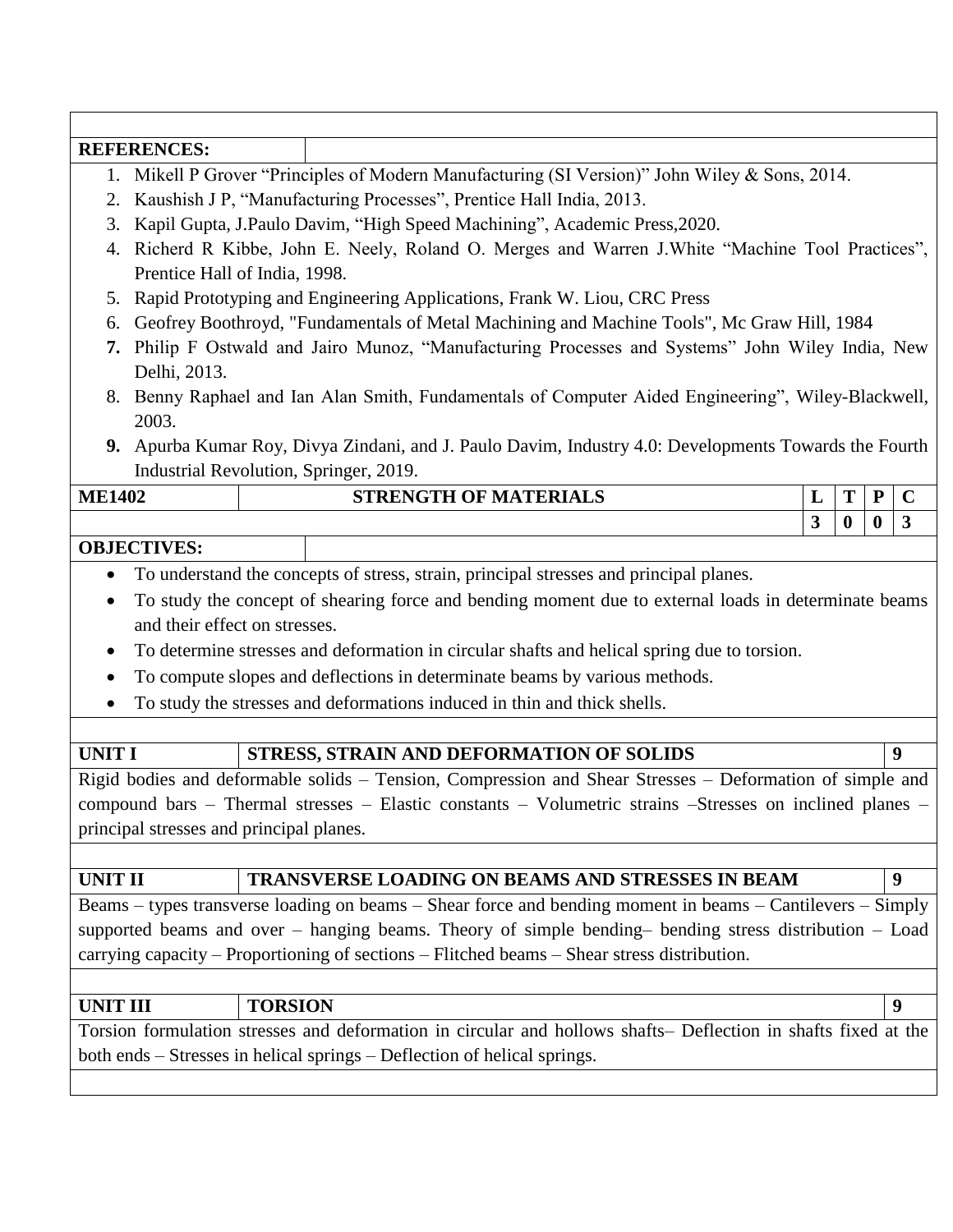| <b>UNIT IV</b>           | <b>DEFLECTION OF BEAMS</b>                                                                                          |              |                         | 9              |
|--------------------------|---------------------------------------------------------------------------------------------------------------------|--------------|-------------------------|----------------|
|                          | Double Integration method - Macaulay's method - Area moment method for computation of slopes and                    |              |                         |                |
|                          | deflections in beams - Conjugate beam and strain energy - Maxwell's reciprocal theorems.                            |              |                         |                |
|                          |                                                                                                                     |              |                         |                |
| <b>UNIT V</b>            | THIN CYLINDERS, SPHERES AND THICK CYLINDERS                                                                         |              |                         | 9              |
|                          | Stresses in thin cylindrical shell due to internal pressure circumferential and longitudinal stresses and           |              |                         |                |
|                          | deformation in thin and thick cylinders - spherical shells subjected to internal pressure -Deformation in spherical |              |                         |                |
| shells – Lame's theorem. |                                                                                                                     |              |                         |                |
|                          |                                                                                                                     |              |                         |                |
|                          | <b>TOTAL:</b>                                                                                                       | 45           |                         | <b>PERIODS</b> |
| <b>OUTCOMES:</b>         |                                                                                                                     |              |                         |                |
| Students will be able to |                                                                                                                     |              |                         |                |
| $\bullet$                | Understand the Concepts of stress and strain in simple and compound bars, the importance of principal               |              |                         |                |
|                          | stresses and principal planes.                                                                                      |              |                         |                |
| moment.                  | Understand the Distribution of load on beams and stress distribution due to shearing force and bending              |              |                         |                |
| $\bullet$                | Apply basic equation of simple torsion in designing of shafts and helical spring                                    |              |                         |                |
|                          | Calculate the slope and deflection in beams using different methods.                                                |              |                         |                |
|                          | Analyze and design thin and thick shells for the applied internal and external pressures.                           |              |                         |                |
|                          |                                                                                                                     |              |                         |                |
| <b>TEXTBOOKS:</b>        |                                                                                                                     |              |                         |                |
| 1.                       | Egor. P.Popov "Engineering Mechanics of Solids" Prentice Hall of India, New Delhi, 2002                             |              |                         |                |
|                          | 2. Bansal, R.K., "Strength of Materials", Laxmi Publications (P) Ltd., 2016                                         |              |                         |                |
|                          |                                                                                                                     |              |                         |                |
| <b>REFERENCES:</b>       |                                                                                                                     |              |                         |                |
|                          | 1. Ferdinand P. Been, Russell Johnson, J.r. and John J. Dewole "Mechanics of Materials", Tata McGraw                |              |                         |                |
|                          | Hill Publishing 'co. Ltd., New Delhi, 2005.                                                                         |              |                         |                |
|                          | Hibbeler, R.C., "Mechanics of Materials", Pearson Education, Low Price Edition, 2013                                |              |                         |                |
|                          | 3. Subramanian R., "Strength of Materials", Oxford University Press, Oxford Higher Education Series,                |              |                         |                |
| 2010.                    |                                                                                                                     |              |                         |                |
|                          | Jindal U.C., "Strength of Materials", Asian Books Pvt. Ltd., New Delhi, 2009                                        |              |                         |                |
| <b>ME1403</b>            | THERMAL ENGINEERING                                                                                                 | L            | ${\bf P}$<br>Т          | $\mathbf C$    |
|                          |                                                                                                                     | $\mathbf{3}$ | $\bf{0}$<br>$\mathbf 0$ | 3              |
| <b>OBJECTIVES:</b>       |                                                                                                                     |              |                         |                |
| of cyclic processes      | To integrate the concepts, laws and methodologies from the first course in thermodynamics into analysis             |              |                         |                |
|                          | To learn the working and performance of Internal combustion engines.                                                |              |                         |                |
|                          |                                                                                                                     |              |                         |                |
|                          | To apply the thermodynamic concepts in Steam nozzles and Steam Turbines                                             |              |                         |                |
|                          | To understand the working principle and performance of air Compressors                                              |              |                         |                |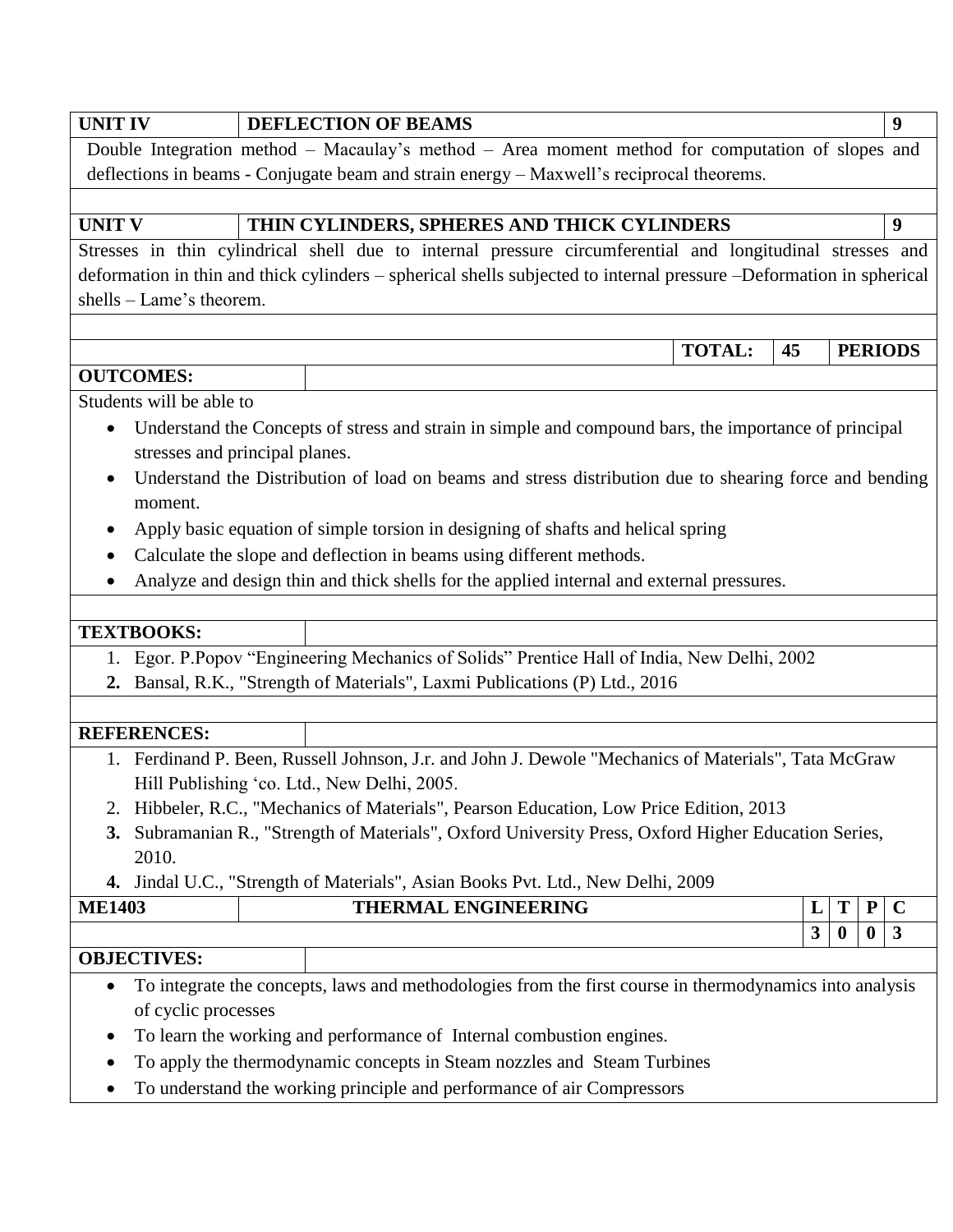• To study the concepts of Refrigeration and Air conditioning systems (Use of standard refrigerant property data book, Steam Tables, Mollier diagram and Psychrometric chart permitted)

### **UNIT I GAS POWER CYCLES 9**

Air standard efficiency and mean effective pressure calculation for Otto, Diesel, Dual and Brayton cycles, Comparison of air standard cycles.

### **UNIT II INTERNAL COMBUSTION ENGINES 9**

Classification – Components and their function. Valve timing diagram and port timing diagram – actual p-V diagram of four stroke and two stroke engines. Carburettor. MPFI, Diesel pump and injector system. Battery and Magneto Ignition System – Principles of Combustion and knocking in SI and CI Engines. Lubrication and Cooling systems.

### **UNIT III STEAM NOZZLES AND TURBINES 9**

Impulse and Reaction principles, Flow of steam through nozzles, effect of friction, critical pressure ratio, supersaturated flow, compounding, velocity diagram for simple and multi-stage turbines, speed regulations – Governors.

### **UNIT IV AIR COMPRESSOR 9**

Classification and working principle of various types of compressors, work of compression with and without clearance, Volumetric efficiency derivation, Multistage air compressor and inter cooling –work of multistage air compressor, working of rotary compressor.

## **UNIT V REFRIGERATION AND AIR CONDITIONING 9**

Refrigerants and its properties - Vapour compression refrigeration cycle- super heat, sub cooling –

Performance calculations - working principle of vapour absorption system, Ammonia –Water, Lithium bromide – water systems (Description only) and Thermoelectric refrigeration . Air conditioning systems, concept of RSHF, GSHF and ESHF, Cooling load calculations.

**TOTAL: 45 PERIODS**

## **OUTCOMES:**

Upon completion of this course, the students will be able

- to apply the thermodynamic concepts in different gas power cycles
- to explain the functioning, components, auxiliaries and performance parameters of I.C.Engines
- to explain the flow and solve problems in steam nozzles and steam turbines
- to solve problems in single stage and multistage air compressors
- to solve problems using refrigerant table / charts and psychrometric charts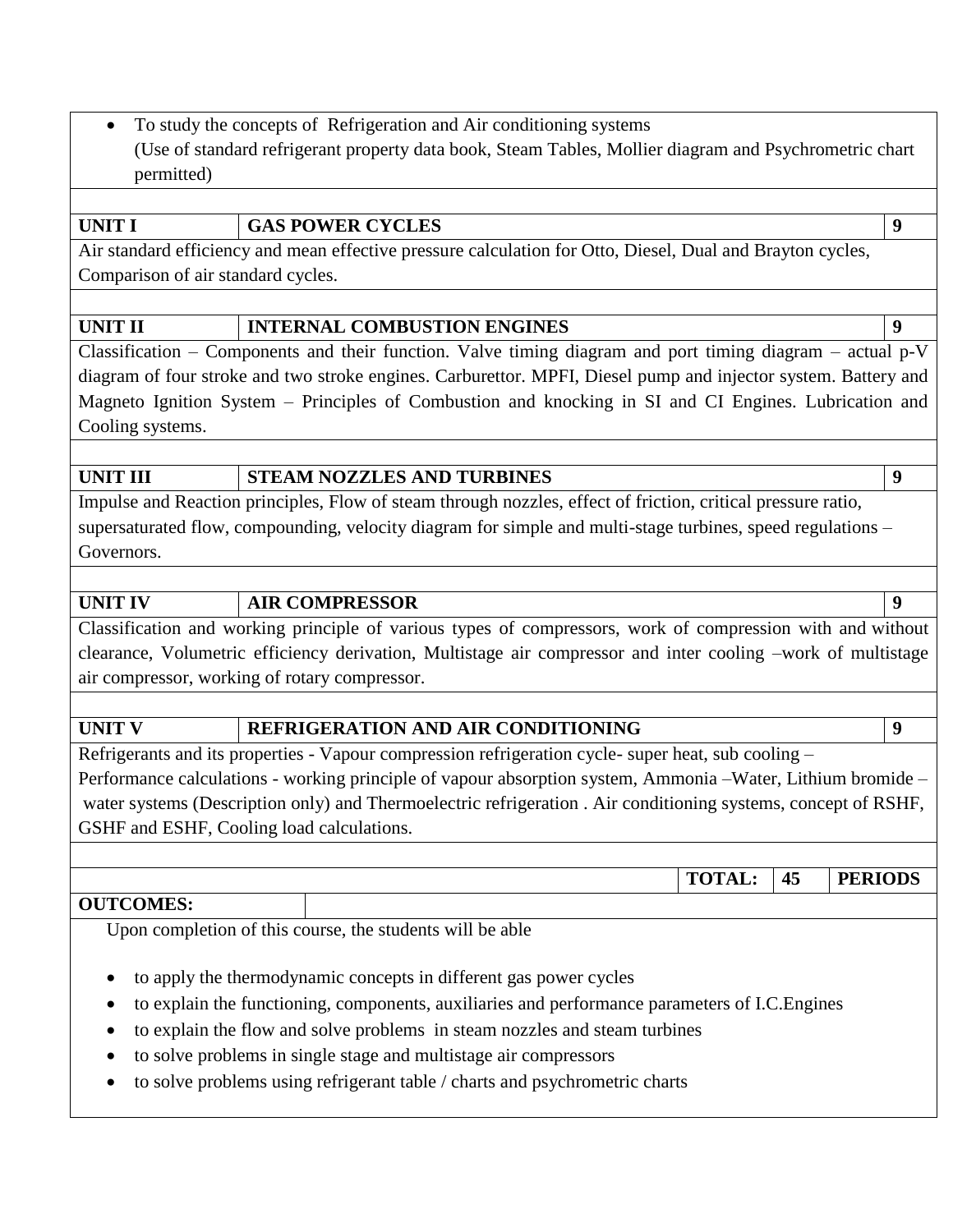| <b>TEXTBOOKS:</b>          |                                                                                                                 |                            |                          |
|----------------------------|-----------------------------------------------------------------------------------------------------------------|----------------------------|--------------------------|
| 1.                         | Rajput. R. K., "Thermal Engineering" Laxmi Publication , 10 <sup>th</sup> edition.                              |                            |                          |
| 2.                         | Kothandaraman.C.P., Domkundwar. S,Domkundwar. A.V., "A course in thermal Engineering", "Dhanpat                 |                            |                          |
| Rai & sons, 2019           |                                                                                                                 |                            |                          |
|                            |                                                                                                                 |                            |                          |
| <b>REFERENCES:</b>         |                                                                                                                 |                            |                          |
|                            | Sarkar, B.K,"Thermal Engineering" Tata McGraw-Hill Publishers, 2007                                             |                            |                          |
| 2.                         | Arora.C.P, "Refrigeration and Air Conditioning," Tata McGraw-Hill Publishers 2008                               |                            |                          |
| 3.                         | Ganesan V" Internal Combustion Engines", Third Edition, Tata Mcgraw-Hill 2007                                   |                            |                          |
| 4.                         | Rudramoorthy, R, "Thermal Engineering ", Tata McGraw-Hill, New Delhi, 2006                                      |                            |                          |
| 5.                         | Ramalingam. K.K., "Thermal Engineering", SCITECH Publications (India) Pvt. Ltd., 2009.                          |                            |                          |
|                            |                                                                                                                 |                            |                          |
| <b>ME1404</b>              | <b>Mechanics of Machine-I</b>                                                                                   | T<br>L                     | ${\bf P}$<br>$\mathbf C$ |
|                            |                                                                                                                 | 3 <sup>1</sup><br>$\bf{0}$ | 3<br>$\bf{0}$            |
| <b>OBJECTIVES:</b>         |                                                                                                                 |                            |                          |
|                            | To understand the basic components and layout of linkages in the assembly of a system /machine.                 |                            |                          |
| $\bullet$                  | To understand the principles in analyzing the assembly with respect to the displacement, velocity, and          |                            |                          |
|                            | acceleration at any point in a link of a mechanism.                                                             |                            |                          |
|                            | To understand the cam mechanisms for specified output motions.                                                  |                            |                          |
|                            | To understand the basic concepts of toothed gearing and kinematics of gear trains in motion transmission        |                            |                          |
| and in machine components. |                                                                                                                 |                            |                          |
|                            | To understand the friction concepts in machine elements.                                                        |                            |                          |
|                            |                                                                                                                 |                            |                          |
| <b>UNIT I</b>              | <b>BASICS OF MECHANISMS</b>                                                                                     |                            | 9                        |
|                            | Classification of mechanisms - Basic kinematic concepts and definitions - Degree of freedom, Mobility -         |                            |                          |
|                            | Kutzbach criterion, Gruebler's criterion - Grashof's Law - Kinematic inversions of four-bar chain and slider    |                            |                          |
|                            | crank chains – Limit positions – Mechanical advantage – Transmission Angle – Description of some common         |                            |                          |
|                            | mechanisms - Quick return mechanisms, Straight line generators, Universal Joint - rocker mechanisms.            |                            |                          |
|                            |                                                                                                                 |                            |                          |
| <b>UNIT II</b>             | KINEMATIC ANALYSIS OF LINKAGE MECHANISMS                                                                        |                            | $\boldsymbol{9}$         |
|                            | Displacement, velocity and acceleration analysis of simple mechanisms – Graphical method– Velocity and          |                            |                          |
|                            | acceleration polygons - Velocity analysis using instantaneous centres - kinematic analysis of simple mechanisms |                            |                          |

## UNIT III **KINEMATICS OF CAM MECHANISMS 9**

Classification of cams and followers – Terminology and definitions – Displacement diagrams – Uniform velocity, parabolic, simple harmonic and cycloidal motions – Derivatives of follower motions – Layout of plate cam profiles – Specified contour cams – Circular arc and tangent cams – Pressure angle and undercutting – sizing of cams.

– Coincident points – Coriolis component of Acceleration – Introduction to linkage synthesis problem.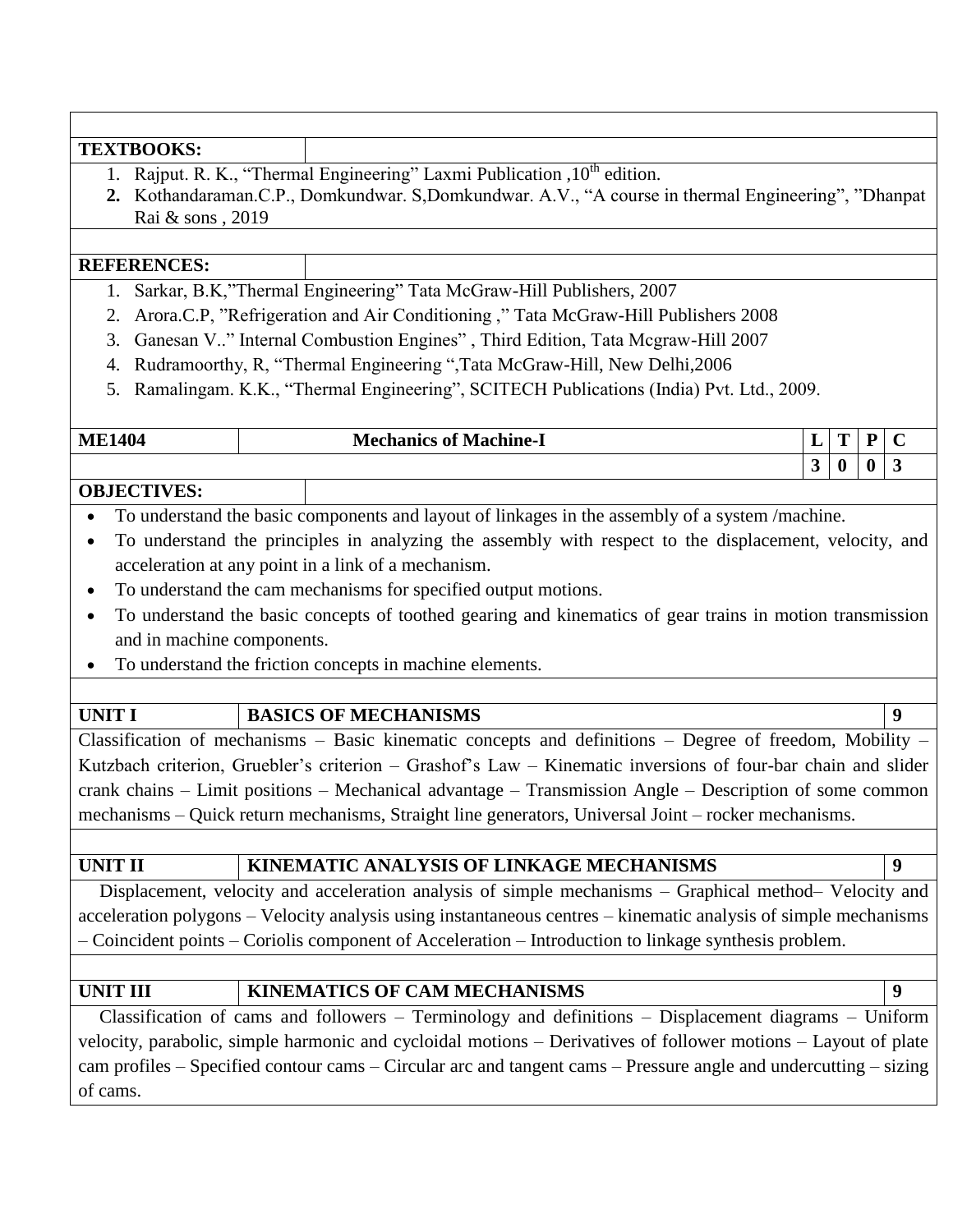| <b>UNIT IV</b>                                                                                                       | <b>GEARS AND GEAR TRAINS</b>        |  |               |    |   |           | 9              |
|----------------------------------------------------------------------------------------------------------------------|-------------------------------------|--|---------------|----|---|-----------|----------------|
| Law of toothed gearing - Involutes and cycloidal tooth profiles -Spur Gear terminology and definitions -Gear         |                                     |  |               |    |   |           |                |
| tooth action – contact ratio – Interference and undercutting. Helical, Bevel, Worm, Rack and Pinion gears [Basics    |                                     |  |               |    |   |           |                |
| only]. Gear trains - Speed ratio, train value - Parallel axis gear trains - Epicyclic Gear Trains.                   |                                     |  |               |    |   |           |                |
|                                                                                                                      |                                     |  |               |    |   |           |                |
| <b>UNIT V</b>                                                                                                        | <b>FRICTION IN MACHINE ELEMENTS</b> |  |               |    |   |           | 9              |
| Friction drives – Friction during upward motion and downward motion – Friction in screw threads – Bearings –         |                                     |  |               |    |   |           |                |
| classification and application - lubrication - types - Friction clutches.                                            |                                     |  |               |    |   |           |                |
|                                                                                                                      |                                     |  |               |    |   |           |                |
|                                                                                                                      |                                     |  | <b>TOTAL:</b> | 45 |   |           | <b>PERIODS</b> |
| <b>OUTCOMES:</b>                                                                                                     |                                     |  |               |    |   |           |                |
| Upon completion of this course, the students can able to                                                             |                                     |  |               |    |   |           |                |
| Discuss the basics of mechanism<br>٠                                                                                 |                                     |  |               |    |   |           |                |
| Calculate velocity and acceleration of simple mechanisms<br>$\bullet$                                                |                                     |  |               |    |   |           |                |
| Develop cam profiles                                                                                                 |                                     |  |               |    |   |           |                |
| Solve problems on gears and gear trains                                                                              |                                     |  |               |    |   |           |                |
| Examine friction in machine elements.                                                                                |                                     |  |               |    |   |           |                |
| <b>TEXTBOOKS:</b>                                                                                                    |                                     |  |               |    |   |           |                |
| 1. Uicker, J.J., Pennock G.R and Shigley, J.E., "Theory of Machines and Mechanisms", 3 <sup>rd</sup> Edition, Oxford |                                     |  |               |    |   |           |                |
| University Press, 2009.                                                                                              |                                     |  |               |    |   |           |                |
| 2. Rattan, S.S, "Theory of Machines", 3rd Edition, Tata McGraw-Hill, 2009.                                           |                                     |  |               |    |   |           |                |
| <b>REFERENCES:</b>                                                                                                   |                                     |  |               |    |   |           |                |
| Thomas Bevan, "Theory of Machines", 3rd Edition, CBS Publishers and Distributors, 2005.<br>1.                        |                                     |  |               |    |   |           |                |
| Cleghorn. W. L, "Mechanisms of Machines", Oxford University Press, 2005<br>2.                                        |                                     |  |               |    |   |           |                |
| Robert L. Norton, "Kinematics and Dynamics of Machinery", Tata McGraw-Hill, 2009.<br>3.                              |                                     |  |               |    |   |           |                |
| Allen S. Hall Jr., "Kinematics and Linkage Design", Prentice Hall, 1961<br>4.                                        |                                     |  |               |    |   |           |                |
| 5. Ghosh. A and Mallick, A.K., "Theory of Mechanisms and Machines", Affiliated East-West Pvt. Ltd.,                  |                                     |  |               |    |   |           |                |
| New Delhi, 1988.                                                                                                     |                                     |  |               |    |   |           |                |
| Rao.J.S. and Dukkipati.R.V. "Mechanisms and Machine Theory", Wiley-Eastern Ltd., New Delhi, 1992.<br>6.              |                                     |  |               |    |   |           |                |
| John Hannah and Stephens R.C., "Mechanics of Machines", Viva Low-Prices Student Edition, 1999.<br>7.                 |                                     |  |               |    |   |           |                |
| Ramamurthi. V, "Mechanics of Machines", Narosa Publishing House, 2002.<br>8.                                         |                                     |  |               |    |   |           |                |
| Khurmi, R.S., "Theory of Machines", 14th Edition, S Chand Publications, 2005<br>9.                                   |                                     |  |               |    |   |           |                |
| 10. Sadhu Sigh: Theory of Machines, "Kinematics of Machine", Third Edition, Pearson Education, 2012.                 |                                     |  |               |    |   |           |                |
| <b>EE1408</b>                                                                                                        | MICROPROCESSORS AND MICROCONTROLLER |  |               | L  | T | ${\bf P}$ | $\mathbf C$    |
|                                                                                                                      |                                     |  |               | 3  | 0 | $\bf{0}$  | $\mathbf{3}$   |
| <b>OBJECTIVES</b>                                                                                                    |                                     |  |               |    |   |           |                |
| • To study the architecture of 8085, 8086 and 8051                                                                   |                                     |  |               |    |   |           |                |
| • To study the addressing modes and instruction set of 8085, 8086 and 8051                                           |                                     |  |               |    |   |           |                |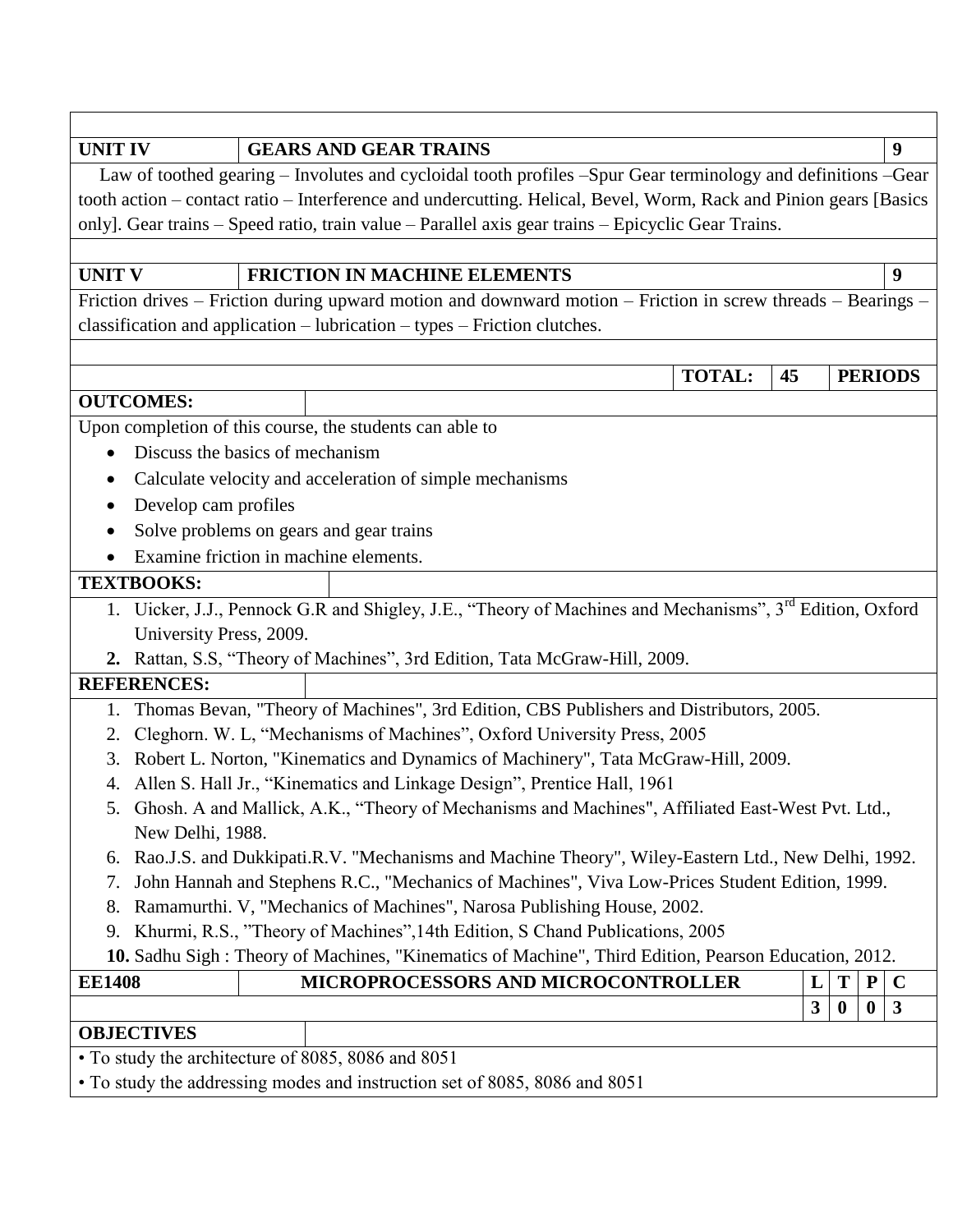• To introduce the need and use of interrupt structure in 8085, 8086 and 8051.

- To develop skill in simple program writing for 8085, 8086, and 8051 applications.
- To introduce commonly used peripheral / interfacing ICs, Simple applications development with Programming 8085, 8086 & 8051

## UNIT I 8085 MICROPROCESSOR 9

Introduction – Pin Configuration - Architecture of 8085 – Addressing Modes – Instruction set, interrupt, Assembly Language program, Application- Traffic Light Control

## UNIT II 16- BIT MICROPROCESSOR.

8086 Architecture, Signals, Instruction set, Addressing modes, Minimum and Maximum mode configuration, Assembler Directives, Interrupts, interrupt service routines, Application- DAC

## UNIT III INTERFACING BASICS AND ICS 9

Study of Architecture and programming of ICs: 8255, 8259, 8251, 8279, 8254 and DMA controller, Interfacing – ADC and LED display

### **UNIT IV MICROCONTROLLER 9**

Architecture of 8051 – Special Function Registers (SFRs) - Ports and Circuits - Instruction set - Addressing modes - Assembly language programming. Application-LCD

## UNIT V **MICRO CONTROLLER PROGRAMMING & APPLICATIONS** 9

Programming 8051 Timers – Serial Port Programming – Interrupts Programming, Simple programming exercises- key board and display interface –Control of servo motor, stepper motor control- Application to automation systems.

**OUTCOMES:** 

- Ability to explain the architecture of Microprocessor and Microcontroller.
- Ability to acquire knowledge in Addressing modes & instruction set of 8085, 8086 & 8051.
- Ability to understand the need & use of Interrupt structure of 8085, 8086 & 8051.
- Ability to understand the importance of Interfacing.
- Ability to write the assembly language programme.
- Ability to develop the Microprocessor and Microcontroller based applications

## **TEXT BOOKS:**

- 1. Ramesh S. Gaonkar, "Microprocessor Architecture, Programming and Applications with 8085". Sixth edition, Penram International Publishing 2012.
- 2. Mohamed Ali Mazidi, Janice Gillispie Mazidi, Rolin McKinlay, ―The 8051 Microcontroller and Embedded Systems: Using Assembly and C, Second Edition, Pearson education, 2011.

**TOTAL: 45 PERIODS**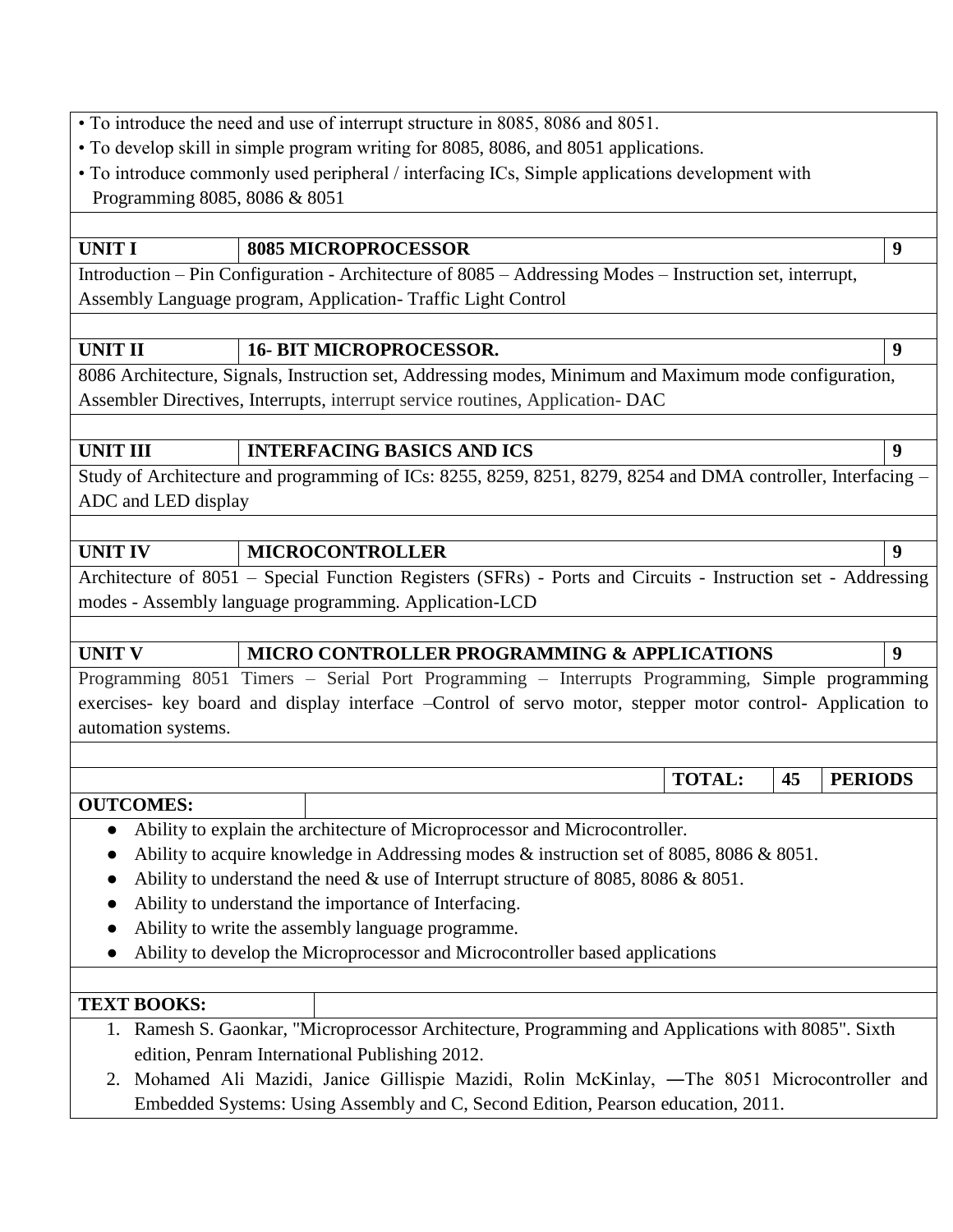### **REFERENCES:**

- 1. Yu-Cheng Liu, Glenn A.Gibson, ―Microcomputer Systems: The 8086 / 8088 Family Architecture, Programming and Design, Second Edition, Prentice Hall of India, 2007.
- 2. Krishna Kant, ―Microprocessor and Microcontroller Architecture, programming and system Design using 8085, 8086, 8051 and 8096, PHI, 2007, Seventh Reprint, 2011.
- 3. Kenneth J. Ayala., ―The 8051 Microcontroller, 3rd Edition, Thompson Delmar Learning, 2012.
- 4. A.K. Ray, K.M. Bhurchandi, ―Advanced Microprocessor and Peripherals‖, Second edition, Tata McGraw-Hill, 2010.
- 5. Barry B. Brey, ―The Intel Microprocessors Architecture, Programming and Interfacing‖, Pearson Education, 2007. Second impression 2010.
- 6. Sunil Mathur &Jeebananda Panda, "Microprocessor and Microcontrollers", PHI Learning Pvt. Ltd, 2016.

7. Soumitra Kumar Mandal, Microprocessor & Microcontroller Architecture, Programming & Interfacing using 8085, 8086, 8051, McGraw Hill Edu, 2013.

- 8. Ajay V.Deshmukh, 'Microcontroller Theory &Applications', McGraw Hill Edu, 2016
- 9. Douglas V.Hall, "Microprocessor and Interfacing", McGraw Hill Edu, 2016.
- **10.** Mike Predko, "8051 Micro-controller", McGraw Hill, 2009
- **11.** Programmable Logic Controller and Microcontrollers by Gurpreet Kaur and S.K.Sahdev ,Uneek Publications ,Jalandhar.

| <b>ME1405</b>      | STRENGTH OF MATERIALS AND FLUID MECHANICS<br>AND MACHINERY LABORATORY |  |  |
|--------------------|-----------------------------------------------------------------------|--|--|
|                    |                                                                       |  |  |
| <b>Objectives:</b> |                                                                       |  |  |

## To study the mechanical properties of materials when subjected to different types of loading.

To verify the principles studied in Fluid Mechanics theory by performing experiments in lab.

## **STRENGTH OF MATERIALS LABORATORY LIST OF EXPERIMENTS 30**

- 1. Tension test on a mild steel rod
- 2. Double shear test on Mild steel and Aluminium rods
- 3. Torsion test on mild steel rod
- 4. Impact test on metal specimen
- 5. Hardness test on metals Brinnell and Rockwell Hardness Number
- 6. Deflection test on beams
- 7. Compression test on helical springs
- 8. Strain Measurement using Rosette strain gauge
- 9. Effect of hardening- Improvement in hardness and impact resistance of steels.
- 10. Tempering- Improvement Mechanical properties Comparison

(i) Unhardened specimen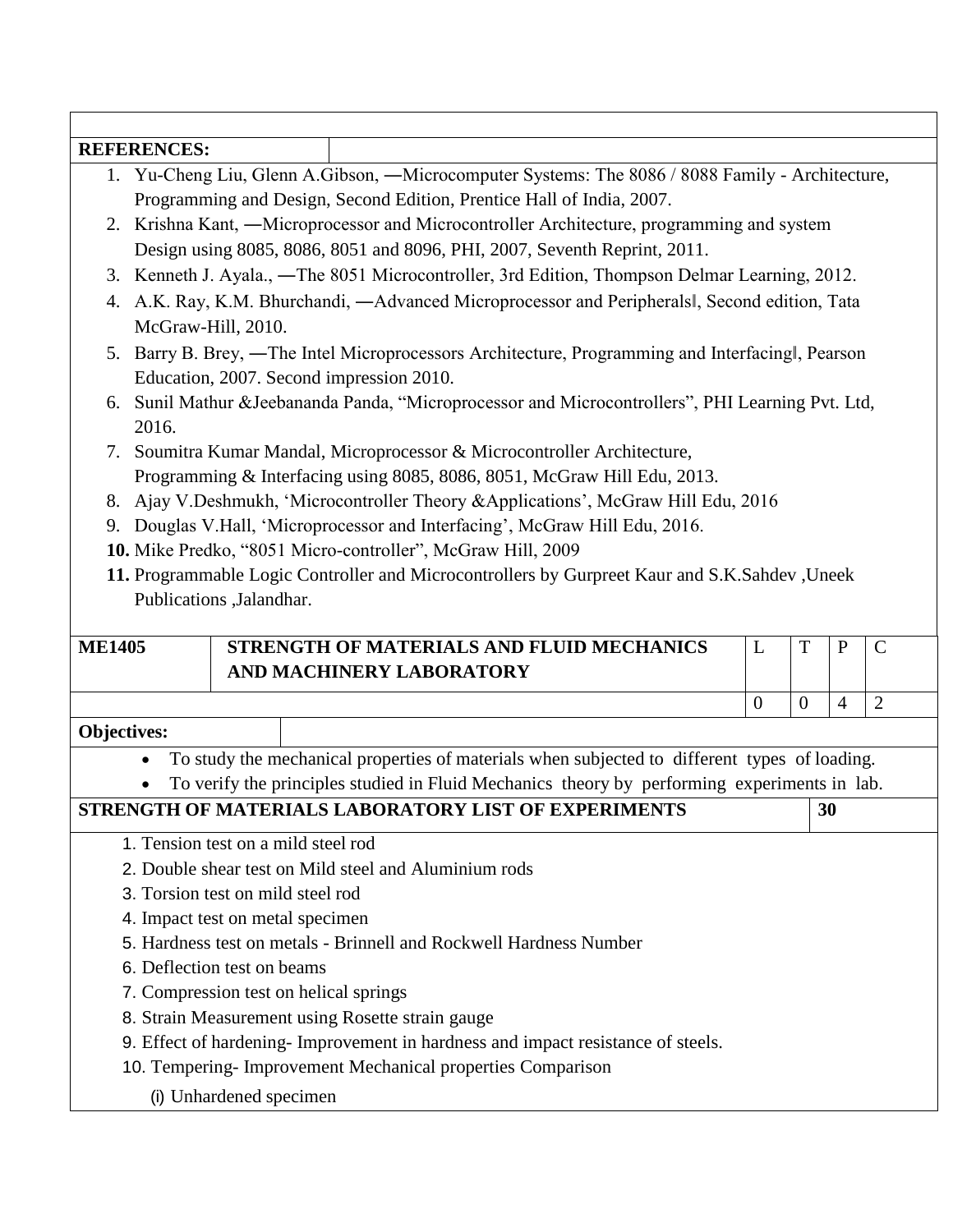| (ii) Quenched Specimen and                                                                |    |
|-------------------------------------------------------------------------------------------|----|
| (iii) Quenched and tempered specimen.                                                     |    |
| 11. Microscopic Examination of                                                            |    |
| (i) Hardened samples and                                                                  |    |
| (ii) Hardened and tempered samples.                                                       |    |
| FLUID MECHANICS AND MACHINES LABORATORY                                                   | 30 |
| Determination of the Coefficient of discharge of given Orifice meter.<br>1.               |    |
| Determination of the Coefficient of discharge of given Venturi meter.<br>2.               |    |
| 3.<br>Calculation of the rate of flow using Rota meter.                                   |    |
| Determination of friction factor for a given set of pipes.<br>4.                          |    |
| 5.<br>Conducting experiments and drawing the characteristic curves of centrifugal pump/   |    |
| submergible pump                                                                          |    |
| Conducting experiments and drawing the characteristic curves of reciprocating pump.<br>6. |    |
| Conducting experiments and drawing the characteristic curves of Gear pump.<br>7.          |    |
| Conducting experiments and drawing the characteristic curves of Pelton wheel.<br>8.       |    |
| 9.<br>Conducting experiments and drawing the characteristics curves of Francis turbine.   |    |
| 10.<br>Conducting experiments and drawing the characteristic curves of Kaplan turbine.    |    |
| <b>TOTAL: 60 PERIODS</b>                                                                  |    |
| <b>Course Outcomes:</b>                                                                   |    |
| Ability to perform Tension, Torsion, Hardness, Compression, and Deformation test on Solid |    |
| materials.                                                                                |    |
| Upon completion of this course, the students will be able to:                             |    |

- Perform Tension, Torsion, Hardness, Compression, and Deformation test on Solidmaterials.
- Use the measurement equipments for flow measurement.
- Perform test on different fluid machinery.

# **LIST OF EQUIPMENT FOR BATCH OF 30 STUDENTS**

| S.No.                       | <b>NAME OF THE</b>                                                 | Otv. |
|-----------------------------|--------------------------------------------------------------------|------|
|                             | <b>EQUIPMENT</b>                                                   |      |
|                             | Universal Tensile Testing machine with double 1 shear attachment – |      |
|                             | 40 Ton Capacity                                                    |      |
| $\mathcal{D}_{\mathcal{L}}$ | Torsion Testing Machine (60 NM Capacity)                           |      |
| 3                           | Impact Testing Machine (300 J Capacity)                            |      |
| 4                           | <b>Brinell Hardness Testing Machine</b>                            |      |
| 5                           | <b>Rockwell Hardness Testing Machine</b>                           |      |
| 6                           | Spring Testing Machine for tensile and compressive loads (2500 N)  |      |
|                             | <b>Metallurgical Microscopes</b>                                   | 3    |
| 8                           | Muffle Furnace $(800 C)$                                           |      |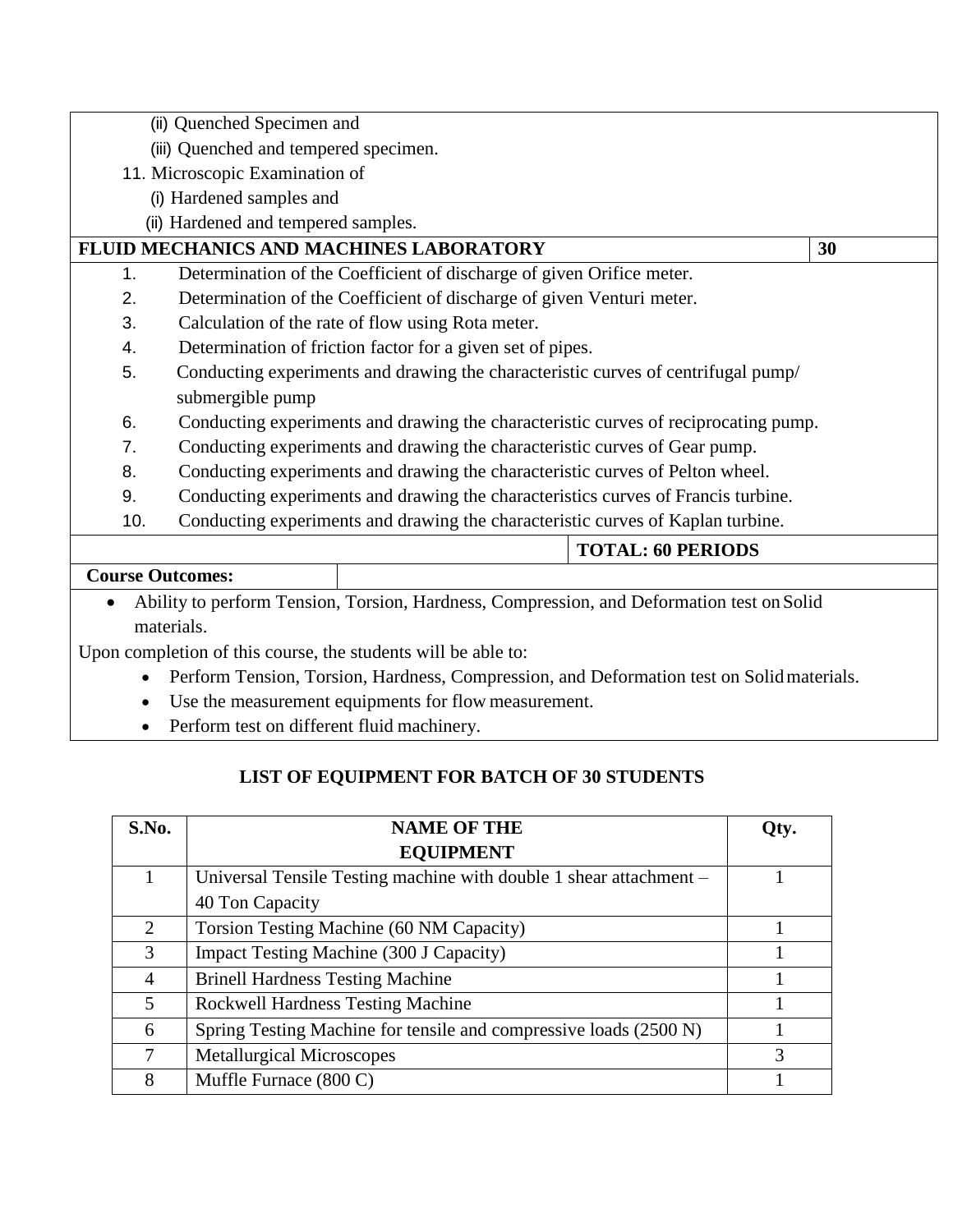# **LIST OF EQUIPMENT FOR A BATCH OF 30 STUDENTS**

| <b>S. NO.</b>               | <b>NAME OF THE EQUIPMENT</b>            | Qty. |
|-----------------------------|-----------------------------------------|------|
|                             | Orifice meter setup                     |      |
| $\mathcal{D}_{\mathcal{L}}$ | Venturi meter setup                     |      |
| 3                           | Rotameter setup                         |      |
| 4                           | Pipe Flow analysis setup                |      |
| 5                           | Centrifugal pump/submergible pump setup |      |
| 6                           | Reciprocating pump setup                |      |
| 7                           | Gear pump setup                         |      |
| 8                           | Pelton wheel setup                      |      |
| 9                           | Francis turbine setup                   |      |
| 10                          | Kaplan turbine setup                    |      |

| <b>ME1406</b>                   |                    | <b>CAD &amp; CNC LABORATORY</b>                                                         |  | L              | T              | $\mathbf{P}$   | $\mathcal{C}$  |
|---------------------------------|--------------------|-----------------------------------------------------------------------------------------|--|----------------|----------------|----------------|----------------|
|                                 |                    |                                                                                         |  | $\overline{0}$ | $\overline{0}$ | $\overline{4}$ | $\overline{2}$ |
| <b>Objectives:</b>              |                    |                                                                                         |  |                |                |                |                |
|                                 |                    | To gain practical experience in handling 2D drafting and 3D modelling software systems. |  |                |                |                |                |
| ٠                               |                    | To study the features of CNC Machine Tool.                                              |  |                |                |                |                |
|                                 |                    | To expose students to modern control systems (Fanuc, Siemens etc.,)                     |  |                |                |                |                |
|                                 |                    | To know the application of various CNC machines like CNC lathe, CNC vertical Machining  |  |                |                |                |                |
|                                 |                    | centre, CNC EDM and CNC wire-cut and studying of Rapid prototyping.                     |  |                |                |                |                |
| <b>1.3D GEOMETRIC MODELLING</b> |                    |                                                                                         |  | 30             |                |                |                |
|                                 |                    | <b>LIST OF EXPERIMENTS:</b>                                                             |  |                |                |                |                |
|                                 |                    | 1. Introduction of 3D Modelling software                                                |  |                |                |                |                |
|                                 |                    | Creation of 3D assembly model of following machine elements using 3D Modelling software |  |                |                |                |                |
| a. Plummer Block                |                    |                                                                                         |  |                |                |                |                |
| b. Screw Jack                   |                    |                                                                                         |  |                |                |                |                |
| c. Lathe Tailstock              |                    |                                                                                         |  |                |                |                |                |
|                                 | d. Universal Joint |                                                                                         |  |                |                |                |                |
| e. Machine Vice                 |                    |                                                                                         |  |                |                |                |                |
| f. Stuffing box                 |                    |                                                                                         |  |                |                |                |                |
| g. Crosshead                    |                    |                                                                                         |  |                |                |                |                |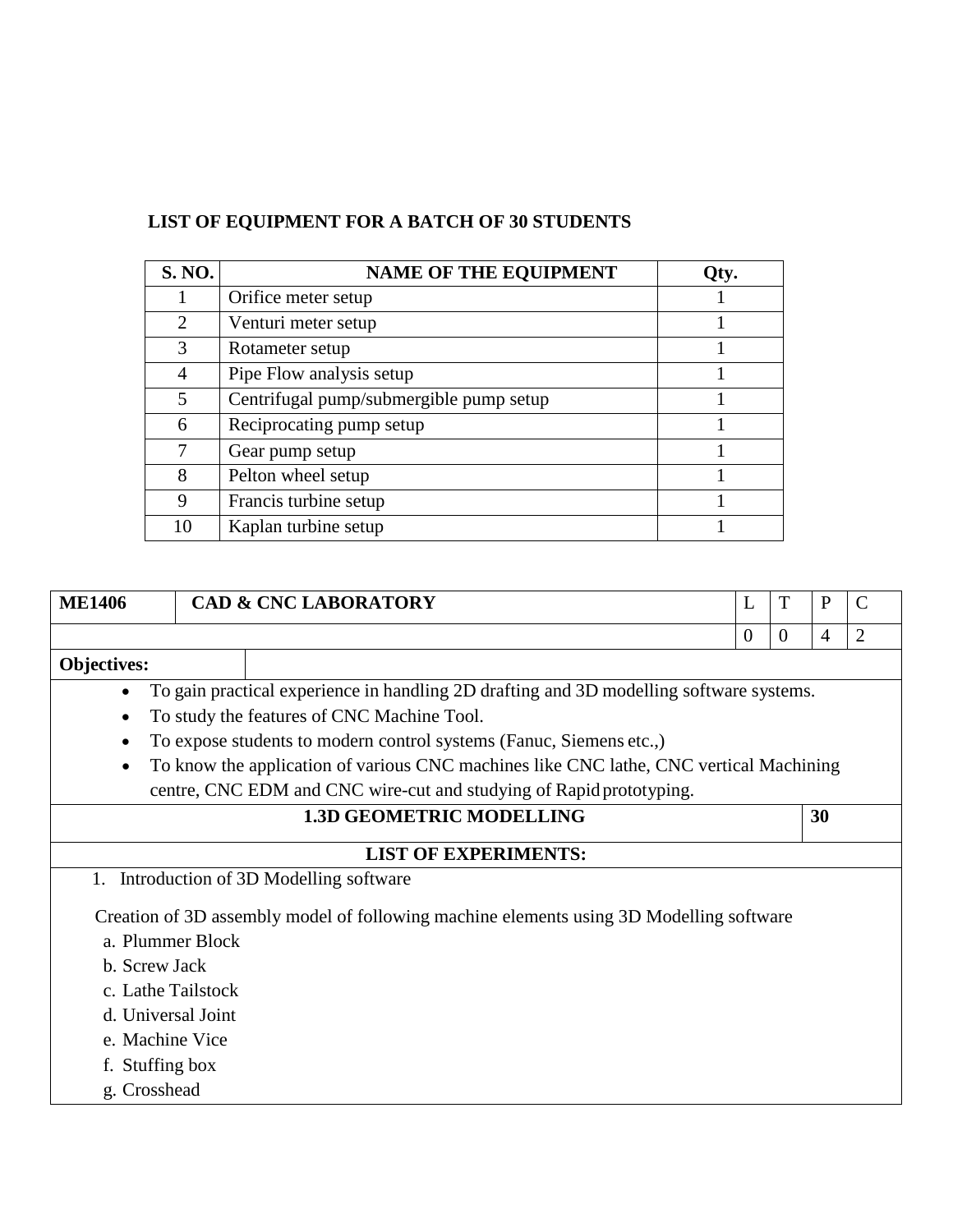| <b>Safety Valves</b><br>h.                                                       |                          |    |
|----------------------------------------------------------------------------------|--------------------------|----|
| Non-return valves<br>$\mathbf{i}$ .                                              |                          |    |
| Connecting rod<br>j.                                                             |                          |    |
| Piston<br>k.                                                                     |                          |    |
| Crankshaft<br>1.                                                                 |                          |    |
| * Students may also be trained in manual drawing of some of the above components |                          |    |
| 2. MANUAL PART PROGRAMMING                                                       |                          | 30 |
| (i) Part Programming -CNC Machining Centre                                       |                          |    |
| a) Linear Cutting.                                                               |                          |    |
| b) Circular cutting.                                                             |                          |    |
| c) Cutter Radius                                                                 |                          |    |
| d) Compensation. d) Canned Cycle Operations.                                     |                          |    |
| (ii) Part Programming - CNC Turning                                              |                          |    |
| Centre                                                                           |                          |    |
| a) Straight, Taper and Radius Turning.                                           |                          |    |
| b) Thread Cutting.                                                               |                          |    |
| c) Rough and Finish Turning cycle.                                               |                          |    |
| d) Drilling and Tapping Cycle.                                                   |                          |    |
| 3. COMPUTER AIDED PART PROGRAMMING                                               |                          |    |
| e) CL Data and Post process generation using CAM packages.                       |                          |    |
| Application of CAPP in Machining and Turning Centre.                             |                          |    |
|                                                                                  | <b>TOTAL PERIODS: 60</b> |    |
| <b>Course Outcomes:</b>                                                          |                          |    |
| Draw 3D and Assembly drawing using CAD software                                  |                          |    |
| Demonstrate manual part programming with G and M codes using CAM                 |                          |    |

## **LIST OF EQUIPMENT FOR A BATCH OF 30 STUDENTS**

| S.No.           | <b>Description of Equipment</b>                          | Qty |  |
|-----------------|----------------------------------------------------------|-----|--|
|                 | <b>HARDWARE</b>                                          |     |  |
| 1.              | <b>Computer Server</b>                                   |     |  |
|                 | Computer nodes or systems (High end CPU with at least 1) |     |  |
| 2.              | GB main memory) networked to the server                  | 30  |  |
| 3.              | A3 size plotter                                          |     |  |
| 4.              | <b>Laser Printer</b>                                     |     |  |
| 5.              | <b>CNC</b> Lathe                                         |     |  |
| 6.              | CNC milling machine                                      |     |  |
| <b>SOFTWARE</b> |                                                          |     |  |